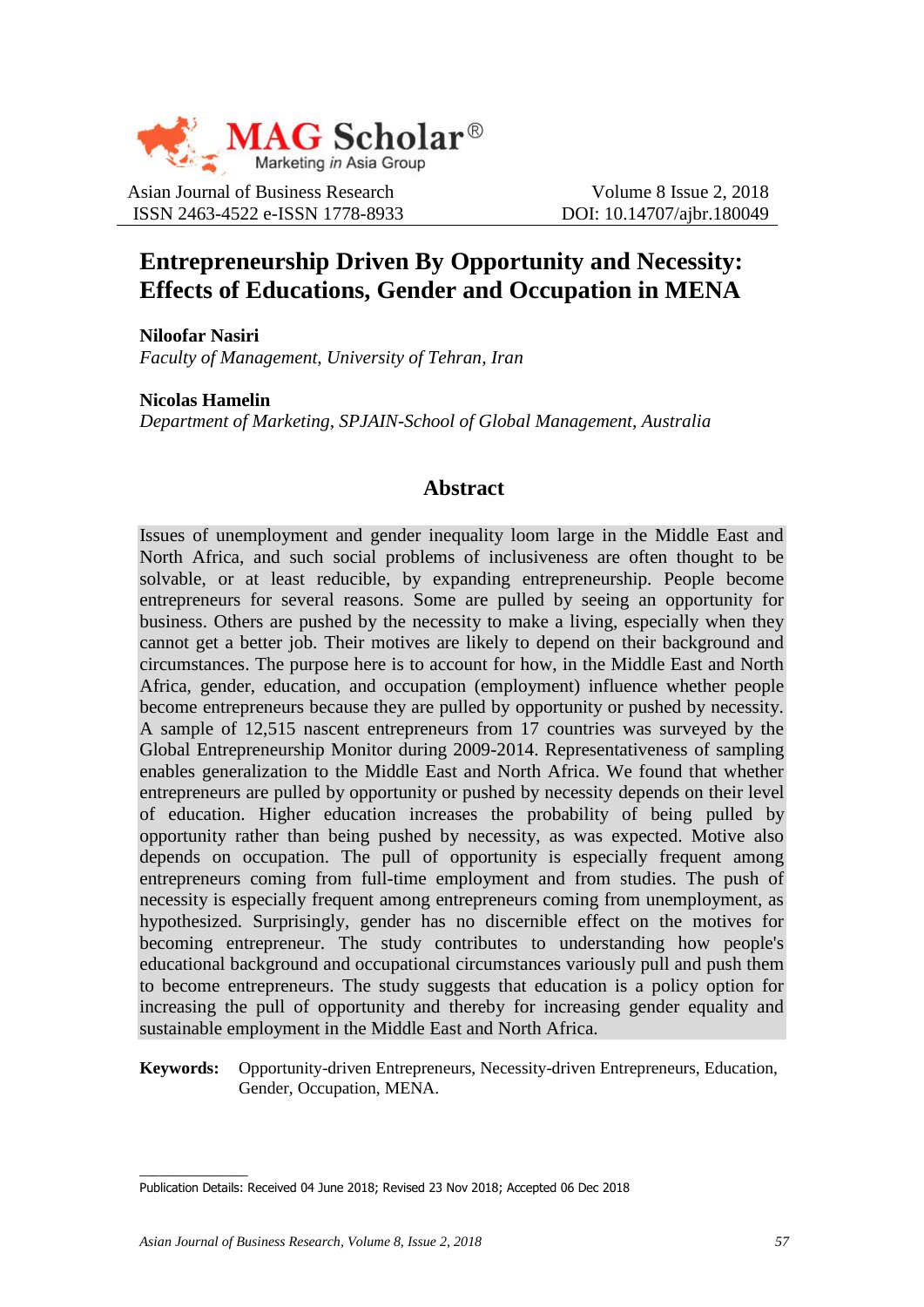## **Introduction**

There are numerous challenges in the Middle East and North Africa (MENA) that cause the region to suffer from high unemployment. Lack of infrastructure and resources, a high dependency on the gas and oil industries, low private enterprise investment, pervasive corruption, bloated public sectors and the recent Arab Spring are prevalent challenges in employment conditions (O'Sullivan et al., 2011). Furthermore, gender inequality and high female unemployment level have negatively affected economic and human development, generating more poverty and less economic growth (Sarfaraz et al., 2014). To overcome such barriers, entrepreneurship can play a crucial role in economic growth, innovation and competitiveness to alleviate poverty in developing countries (Landes, 2015). The idea that entrepreneurship is the center of economic growth process was described by Schumpeter (1934). To achieve the highest level of sustainable economic growth and employment, many countries promote entrepreneurship (OECD Council Report, 2012). However, in order to fully promote and encourage entrepreneurship, it is important to understand what motivates individuals to create a business.

Individuals decide to start-up a business venture because of a combination of motivations, though in the 21st century we've witnessed the emergence of thought which adopts a dichotomous depiction of entrepreneurial motivation as either necessity-driven or opportunity-driven (Devins, 2009; Benz, 2009; Williams & Williams, 2014). As Minniti et al. (2006) found in a Global Entrepreneurship Monitor (GEM) survey, "nearly all individuals starting-up business can be sorted into one of the two categories." The idea of necessity and opportunity entrepreneurship relates to the earlier work on "push versus pull" motivations for starting a venture (Cooper  $\&$ Dunkelberg, 1986; Amit & Muller, 1995; Solymossy, 1997), Oxenfeldt (1943) was one of the first to argue that unemployed individuals may become self-employed to afford the cost of living. Within the context of GEM, Reynolds et al. (2002) attached a label, "necessity-driven," to individuals who didn't have better choices for work, whereas "opportunity-driven" individuals would take advantage of business opportunities.

Prior studies show that necessity entrepreneurs differ in socioeconomic characteristics (Block & Wagner 2010), human capital endowment, job satisfaction, venture success, economic development (Acs & Varga, 2005; Block & Koellinger, 2009; Kautonen & Palmroos, 2010) and market entry strategy (Block et al., 2015). Necessity entrepreneurs often start a business when they are unemployed (Deli 2011). Losing a job, hitting a glass ceiling and family hardship and pressure (Kirkwood & Campbell-Hunt, 2006; Robichaud et al., 2010), difficult economic conditions (MacDonald & Swail, 2005; Bains & Wheelorks, 1998) and frustration at work (Hisrich & Brush, 1985) are all cited as "push" factors for necessity entrepreneurs. On the other hand, in terms of "pull" motivations, come in different forms, such as market opportunity, social status, profit (Giacomin et al., 2007), innovation, independence, recognition, roles, financial success and self-realization (Carter et al., 2003), recognition, independence, learning and roles (Shane et al., 1991). Opportunity entrepreneurs identify business opportunities when the unemployment rate is low and the economic conditions are good, and they establish new firms. Opportunity entrepreneurs exploit business opportunities and contribute to economic development (Cheung, 2014).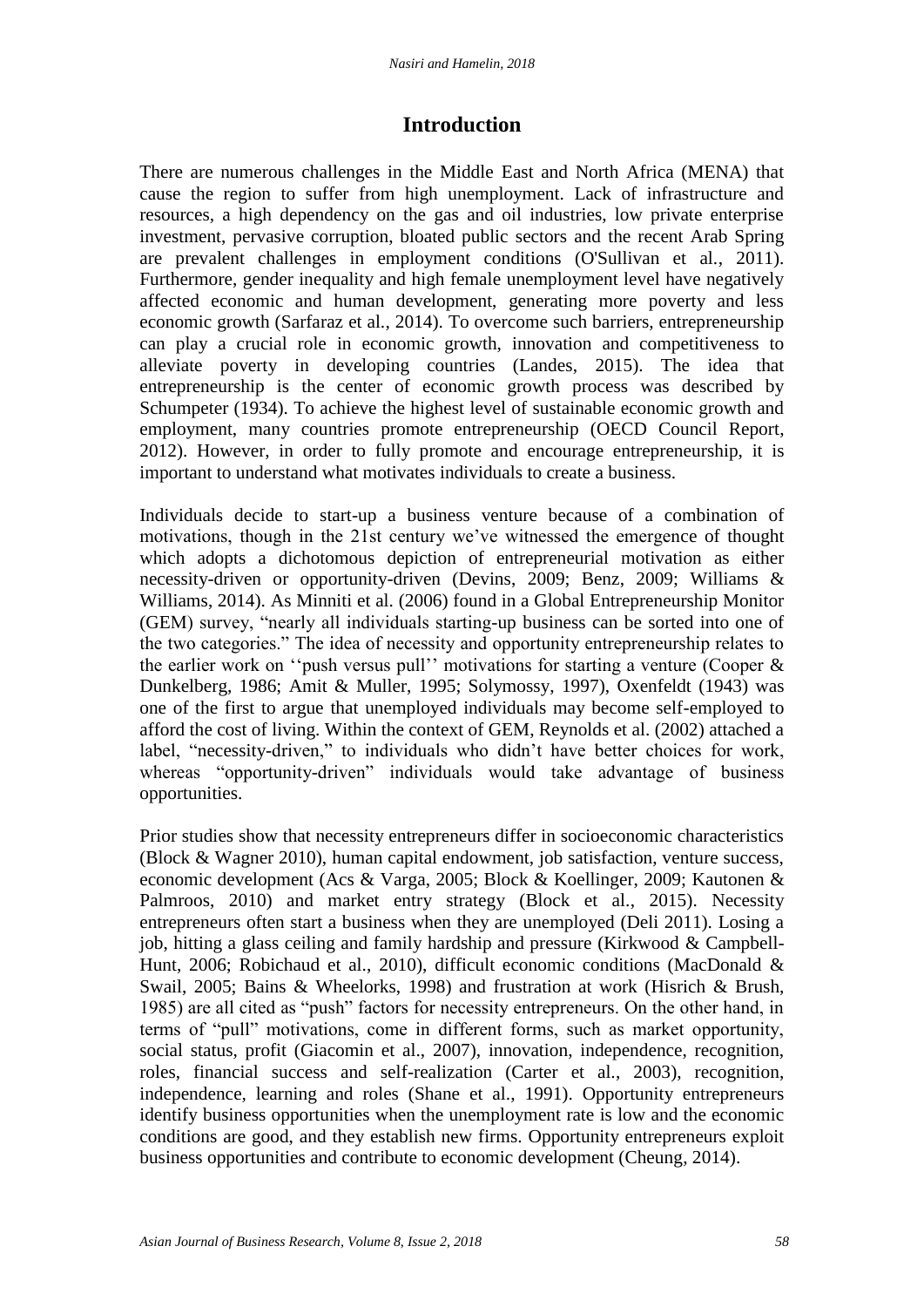The overall purpose of this research is to examine how human capital in form of education, gender and occupation motivates individuals to become either opportunitydriven or necessity-driven entrepreneurs. The study contributes to explaining the way which mentioned variables can affect entrepreneurial motivation of people in the Middle East and North Africa (MENA).

The present paper is organized as follows: In first section we discuss the relevant literature and state our hypothesis; in the subsequent section we elaborate the research method, the main data used to test our hypothesis and present the result; finally, we discuss and interpret our findings and identify policy implications.

## **Theoretical Background and Hypotheses**

### **Necessity-Opportunity Motivation by Education**

Entrepreneurship motivation seems complex and involves various factors (Nabi et al., 2006), the relevance of demographics, such as gender, employment experience and education have been empirically investigated (Hatten & Ruhland, 1995; Nabi & Holden, 2008). Individuals with significant human capital and education are often able to be employed and less likely are pushed to start a new business venture. Human capital corresponds to any stock of knowledge that leads individuals to higher cognitive ability, providing economic value. Individuals with more knowledge are perceived to exploit entrepreneurial opportunities than individuals with less human capital (Shane, 2000; Davidson & Honing, 2003; Block & Sandner, 2009). According to Schultz (1961) and Becker (1962) Human Capital Theory posits that individuals with a higher level of education and special type of entrepreneurial training are more successful in starting up a new venture. Further, Cohen and Levinthal (1990) in their absorptive capacity, argue that the higher ability to recognize and apply new external knowledge with a commercial approach, leads to entrepreneurial success. Through formal education, individuals develop their learning aptitude, recognize and exploit better opportunities and they acquire a higher ability to solve the problems in a business environment (Grant, 1996; Shane, 2000; Baptista et al., 2014). Ashourizadeh et al. (2014) found entrepreneurial training and higher education helped to strengthen entrepreneurial intention and competencies in Iran and Egypt.

Lofstrom et al. (2014) contend that higher education contributes to analytic abilities, communication and general business skills that positively predict entrepreneurial entry to specific industries. In a research studying entrepreneurial barriers women face in Iran, Saber (2002) noted that educational factors, including knowledge, managerial and marketing skills, legal knowledge, know-how, financial and accounting knowledge, and informational skills helped overcome these barriers. In developing countries, the low level of education tends to be higher among women while at the same time there is a positive relationship between illiteracy and entrepreneurship (Van der Sluis et al., 2005). Arab women entrepreneurs have challenges and constraints that hinder their economic contribution. Such barriers are mainly rooted in their norms, values and customs (Mohsen, 2007). Lack of opportunity to gain business skills and experience for Egyptian female entrepreneurs and low education attainment level of women in Syria has restricted their role in entrepreneurial activities (Katta & Hussien, 2009; Hattab, 2012). However, in the MENA region, women may pursue higher education due to a lack of job opportunities and are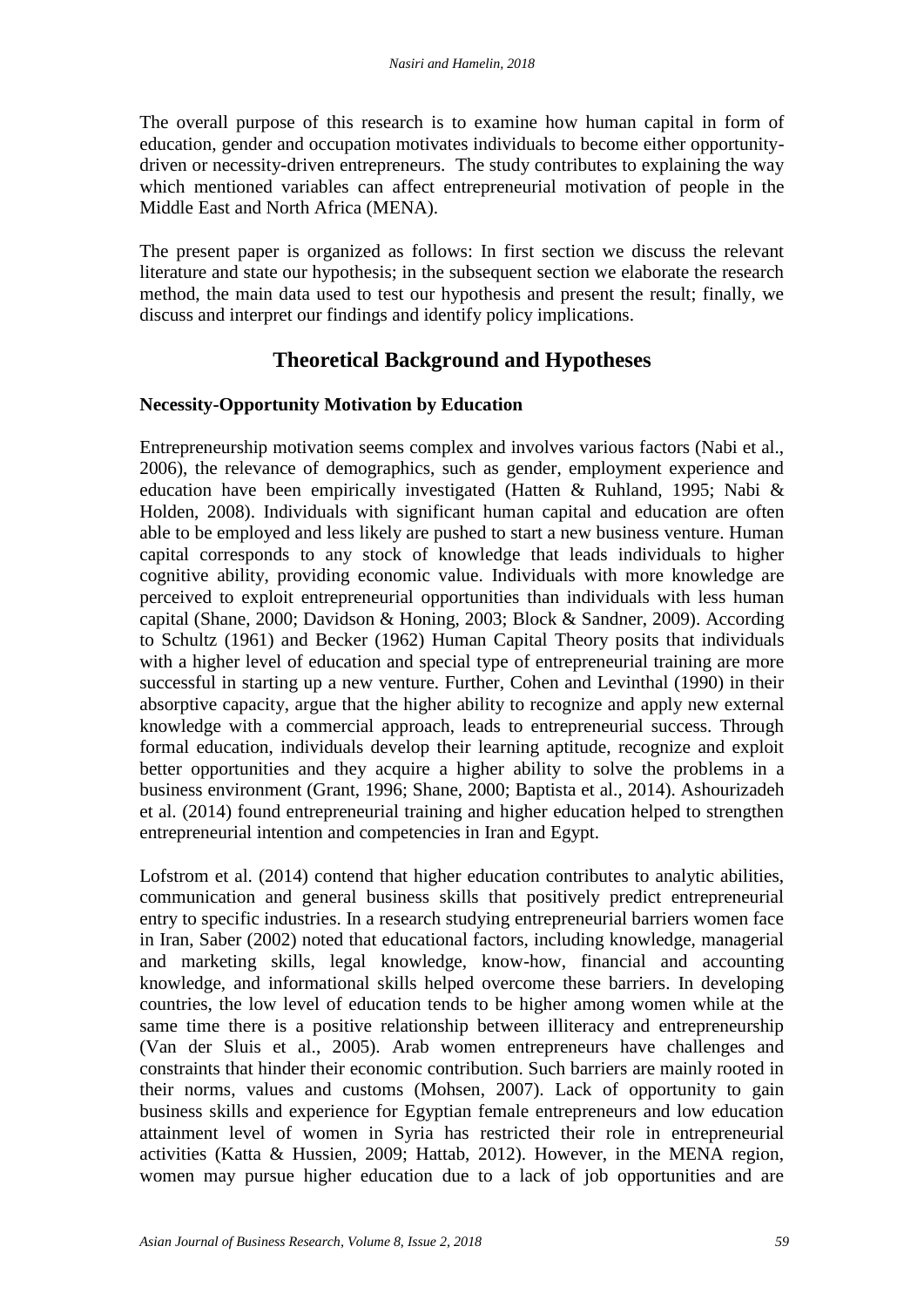becoming more entrepreneurially empowered (Roudi-Fahimi & Moghadam, 2003; Esfahani & Bahramitsh, 2015).

Individuals with a higher level of education, generally opportunity-driven entrepreneurs, may have better social network that is fruitful for their business development as they have stayed longer in an educational system (Ucbasaran et al., 2008). They are more likely to spend time carefully planning their initiatives and, even if they don't, they are more likely to have the social circle necessary to launch a successful business. Necessity-driven entrepreneurs generally do not (or cannot) carefully plan their initiatives in comparison to opportunity-driven entrepreneurs, they have sparse capital, education, skills, and knowledge, thus making it difficult for them to develop differentiated products and services (Miles and Snow, 1978; Giacomin et al., 2007; Denker et al., 2009; Block et al., 2015). Highly educated women in Egypt, Morocco, and Yemen prefer formal employment because of stability and specified working hours, while women with less formal educational attainment are pushed into entrepreneurship to make money (Hattab, 2012). Sarasvathy (2004) argues that individuals who are unhireable due to a lack of education and language skills are pushed to become necessity entrepreneurs. Based on the reviewed literature, we propose our first hypothesis as follows:

H1 Opportunity-driven entrepreneurship is affected by education, in the way that a higher level of education equates to a higher likelihood of Opportunitydriven entrepreneurship.

### **Necessity-Opportunity Motivation by Gender**

It is worth noting that there may be gender inequality in female employment and entrepreneurship. Unemployment is disproportionately high among females in Muslim- majority countries. According to the World Economic Forum's Global Gender Gap Report in 2015, only 40% of the Economic Participation and Opportunity sub index and on the Educational Attainment 93% of the gender gap is closed in MENA region. Structural barriers, such as a policy framework which includes genderblind economic policies, lower levels of education and skill training, combine with a lack of career guidance and limited access to business development, social and cultural norms have the effect of confining women largely to a reproductive role while a deficiency in regulations impede the transformation of educated women into labor market participation (ESCWA, 2012; Davis, 2012; Vossenberg, 2013). Furthermore, women who have joined the labor market have consistently higher unemployment rates than their male counterparts. The gender gap in unemployment is the largest in the United Arab Emirates, Saudi Arabia, Kuwait, Yemen, and Egypt, where the female unemployment rate is nearly four times the male unemployment rate (O'Sullivan et al., 2011). Bahramitash (2013) argues that due to gender segregation, female micro entrepreneurs tend to be invisible because women in the MENA region extend their domestic work and social roles as a new venture start up (Ozar, 2007).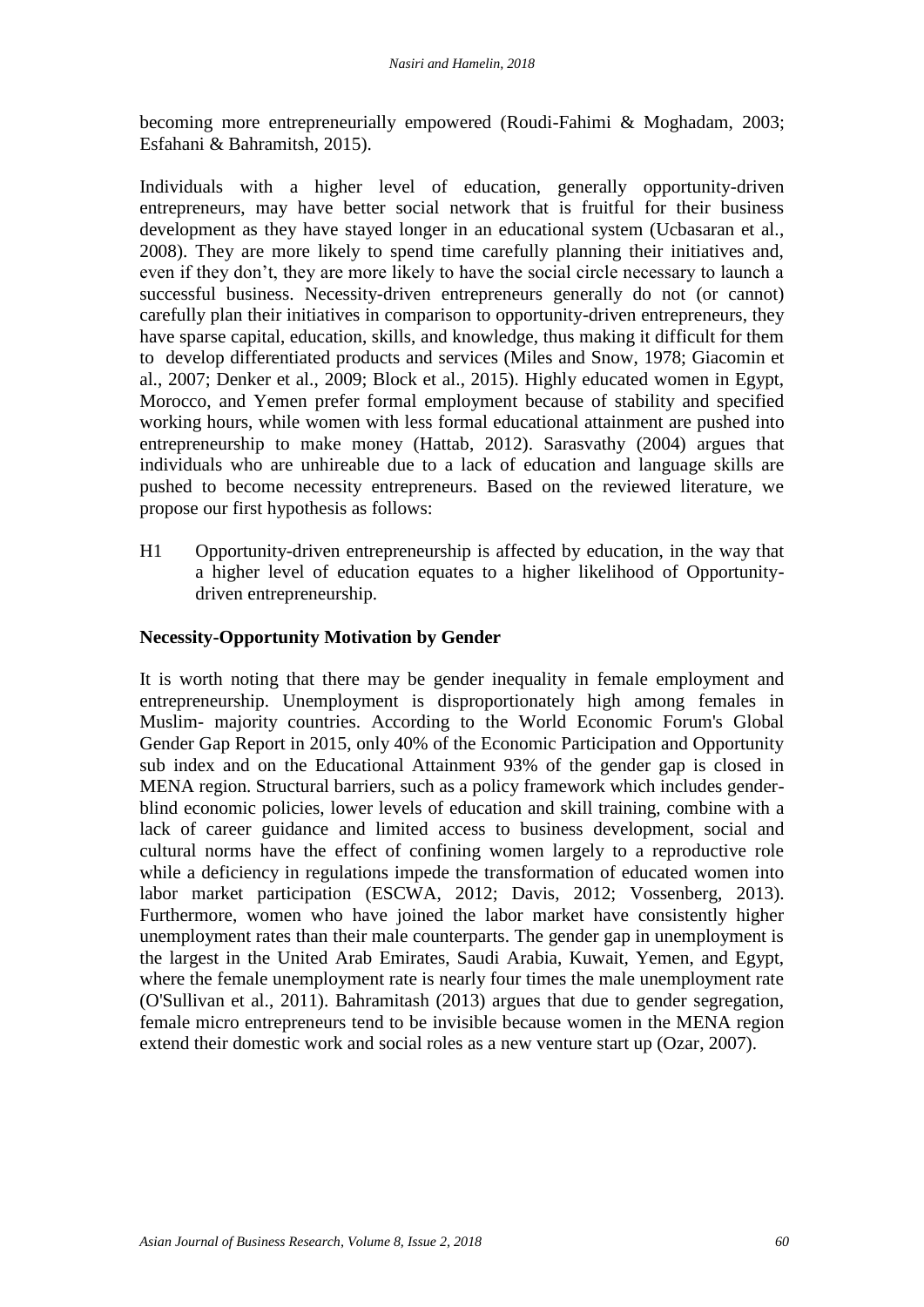Research on the link between gender and entrepreneurial motivation has yielded contradictory findings (Verheul et al., 2010). Several studies point out that gender has a positive effect on being an opportunity entrepreneur versus necessity entrepreneur and the probability of being opportunity entrepreneur for men is higher than women (Wagner, 2005; Bergmann & Sternberg, 2007; Giacomin et al., 2007). According to the GEM, 44% of female entrepreneurs worldwide choose to become entrepreneurs because of financial necessity, compared to 31% of men (Minniti et al., 2006). On the contrary, other studies fail to find significant impact of gender on being an opportunity-driven entrepreneur versus necessity-driven entrepreneur (Block & Wagner, 2007; Block & Sandner, 2009). Hattab (2012), adopted from GEM (2009), argued that women in MENA countries are driven by opportunity rather than necessity, except in the case of West Bank and Gaza Strip. This can be due to the unstable political situation leading to worsen economic situation. In explaining the "push" and the "pull" factors associated with female motivations to start a business, Ducheneaut (2001) found that inadequate family income, the need for flexible work hours and job dissatisfaction push women to have their own businesses. While entrepreneurial aspiration, self-confidence, higher social status, higher wealth, and power are "pull" elements. A woman's incentive in necessity-driven entrepreneurial activities declines with the availability of well-paid employment and better educational opportunities (Desai, 2011; Tambunan, 2009). Another push factor, apart from the usual "Glass Ceiling" barrier, is the salary gap between male and female employees. The more women perceive that they earn lower salaries than their male colleagues for the same or similar job function, the higher the likelihood that women leave their jobs to start their own businesses (Daily et al., 1999; Kobeissi, 2010). The study of the gap between male and female wages in some MENA countries, such as Egypt and Lebanon where multiple studies have shown men receiving the higher wages than their female counterparts (Kelly & Breslin, 2010; El-Haddad, 2011; Mcloughlin, 2013), proves the existence of a clear glass ceiling. Therefore, our second hypothesis is as follows:

H2 Opportunity-driven entrepreneurship is affected by gender, in the way that the likelihood of men to become Opportunity-driven entrepreneurs is higher than women.

### **Necessity-Opportunity Motivation by Occupation**

The MENA region contains the youngest workforce as 60% of the population is under the age of 25. Such a large and young workforce can contribute to the region's economic prosperity. The young workforce brings both opportunities and challenges. Unemployment is an obstacle. Its current rate is 28.2% in the Middle East and 30.5% in North Africa in 2014 – and rates have continued to worsen since 2012, particularly for young women (Manzoor, 2017). Unemployment as a push factor effects individuals' incentive to start their business (Oxenfeldt, 1943; Audretsh & Vivarelli, 1996; Ritsilä & Tervo, 2002), however Bergmann and Sternberg (2007) asserted that an unemployed individual only starts a business if s/he believes the start-up can succeed.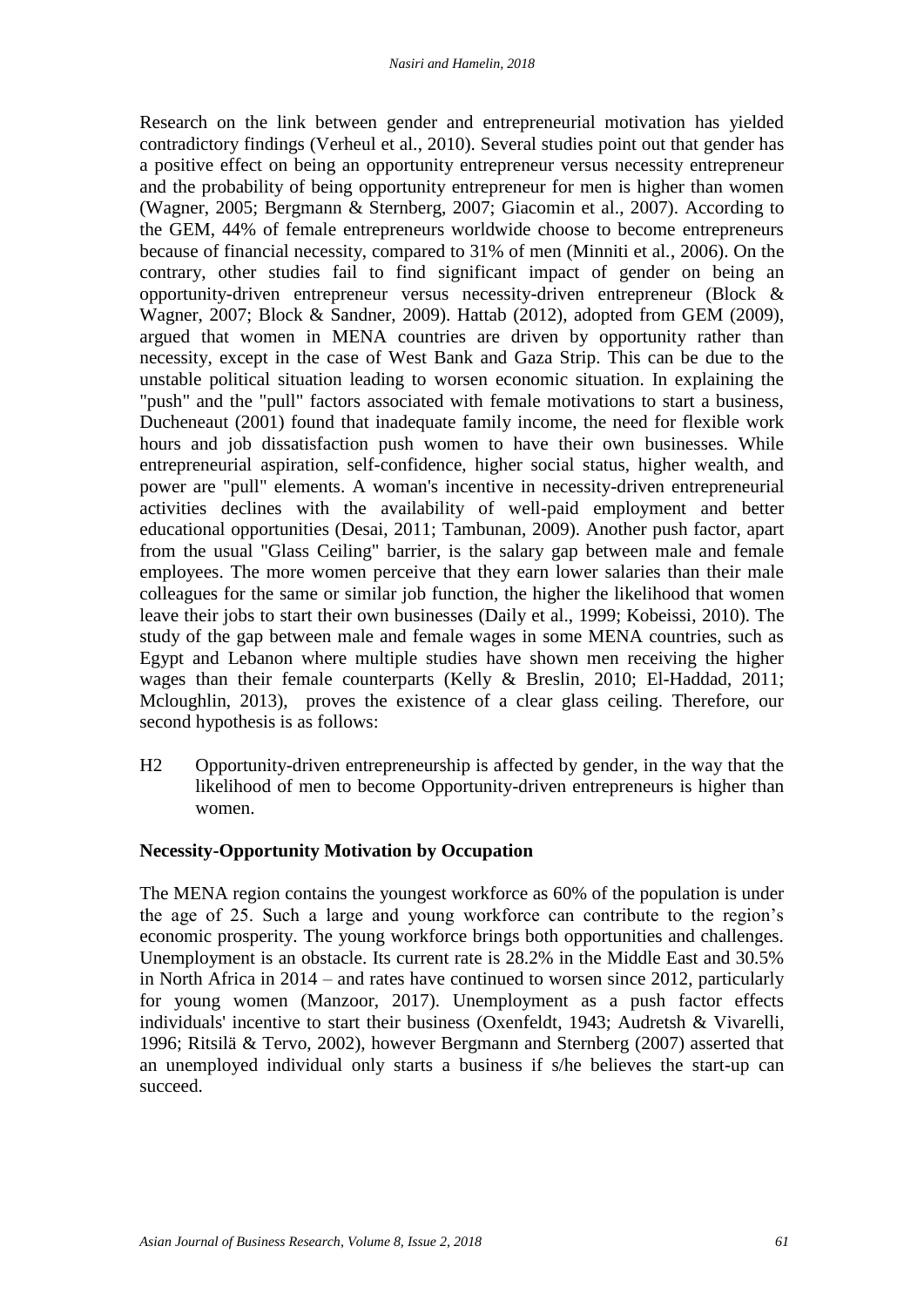The key element in this section is to understand the role of occupation (employment) in the motivation of individuals to become either necessity-driven or opportunitydriven entrepreneurs. According to Fossen and Büttner (2013) entrepreneurs are classified into "opportunity-driven" versus "necessity-driven" based on their initial occupation/employment status. Individuals who are unemployed before starting a business are defined as necessity-driven entrepreneurs and those who are wage/salary workers, enrolled as college students, or are not job seekers are defined as opportunity-driven entrepreneurs.

Necessity-driven entrepreneurship is more common in lower income countries while opportunity-driven entrepreneurship and a positive relationship with per capita income is plausible (Wennekers et al., 2005). High unemployment rates or unsatisfactory indicate that students in developing countries are more likely to envisage their future career as entrepreneurs associated with a greater likelihood of them to be necessity-driven entrepreneurs (Davey et al., 2011). People who start a new business to escape from unemployment don't have time to look for opportunities, consult with experienced people or get appropriate funding (Storey, 1991). Unemployed people gradually lose their knowledge and skills acquired in their previous jobs, especially in the industry, finance and market area, so it is very difficult for them to discover and exploit opportunities (Baptista et al., 2014). On the other hand, in wealthier countries, strong social welfare systems, a developed labor market, and numerous employment opportunities all lead students with lesser basic needs to start businesses (Reynolds et al., 2002). Opportunity-driven entrepreneurship exists in such societies (Bhola et al., 2006). People with more work experience, especially those who performed managerial tasks, detect opportunities better and are able to set up businesses better (Colombo et al., 2004). Baptista et al. (2014) found that entrepreneurs who were employed prior to starting their businesses were more likely to be opportunity-driven entrepreneurs. Opportunity evaluation and exploitation requires knowledge about industry, technology, organizational procedures and market strategies that only those founders who were not unemployed before are more likely able to engage in opportunity discovery.

According to previous studies, we contend that occupation/employment will have a positive effect on entrepreneurial motivation. This leads us to our last hypothesis:

H3 Opportunity-driven entrepreneurship is affected by occupation/employment, in the way that individuals with previous employment are opportunity-driven entrepreneurs.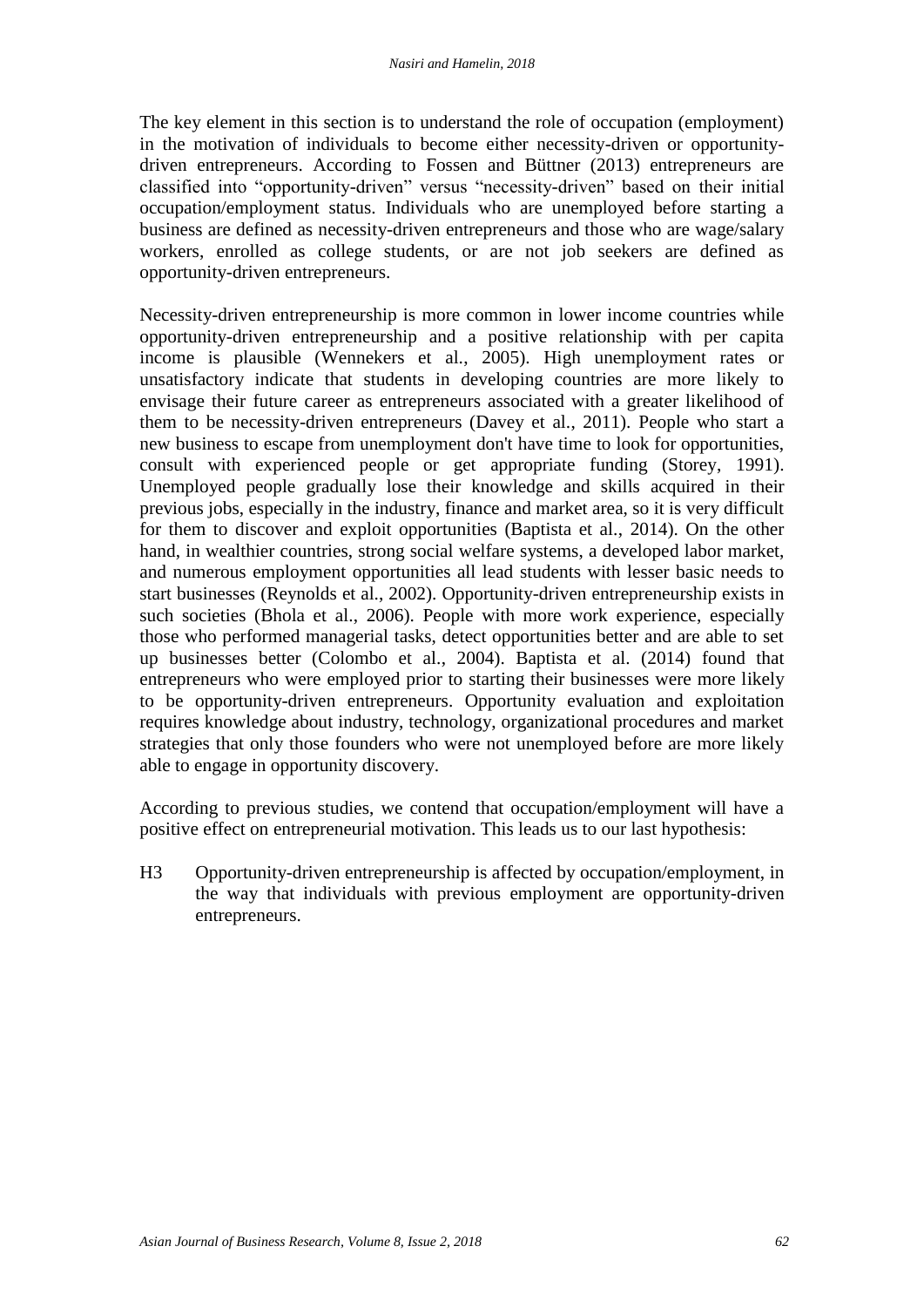## **Research Design and Data**

The Global Entrepreneurship Monitor (GEM) is an international research initiative to measure entrepreneurship activities across countries<sup>1</sup>. GEM is the world's major survey of people's involvement in entrepreneurship (Bosma, 2013: Minniti, 2013). This study uses GEM data collected in the period 2009-2014 from 17 MENA countries. Our sample includes 10,625 nascent entrepreneurs from Iran (2559), United Arab Emirate (443), Algeria (997), Egypt (329), Jordan (179), Lebanon (270), Libya (232), Morocco (236), Pakistan (551), Qatar (749), Palestine (597), Saudi Arabia (286), Syria (159), Tunisia (362), Kuwait (79), Turkey (4025) and Yemen (462). The 17 countries are fairly representative of the Middle East and North Africa. Within each country, adults were sampled fairly (Bosma et al., 2012; Reynolds et al., 2005). This representativeness of countries and nascent entrepreneurs enables generalization to entrepreneurs in the Middle East and North Africa.

The nascent entrepreneurs were asked about their education, gender, occupation and motivation to start a business. Entrepreneurial motivation, as a numerical variable combining two scales of opportunity driven "pull" and necessity driven "push" as no other choice, gets a numerical value from 0 (motivated by necessity) to 1 (motivated by opportunity) based on its categories. The motivation to start a business is considered as dependent variable.

| <b>Variable Name</b>                                         | <b>Description</b>                                                                                                                                               | <b>Question in GEM survey</b>                                                                                                          |  |  |  |
|--------------------------------------------------------------|------------------------------------------------------------------------------------------------------------------------------------------------------------------|----------------------------------------------------------------------------------------------------------------------------------------|--|--|--|
| Opportunity/Necessity<br>Driven entrepreneurship<br>(NECOPP) | 0 if (motivated by necessity);<br>1 if (motivated by opportunity)                                                                                                | Are you involved in this start-up<br>to take advantage of a business<br>opportunity or because you have<br>no better choices for work? |  |  |  |
| Education                                                    | $0$ if (No education);<br>1 if (Some secondary education);<br>2 if (Secondary degree);<br>3 if (Some post-secondary<br>education);<br>4 if (Graduate experience) | What is the highest level of<br>education you have completed?                                                                          |  |  |  |
| Gender                                                       | $0$ if (female);<br>$1$ if (male)                                                                                                                                | What is your gender?                                                                                                                   |  |  |  |
| Occupation                                                   | 1 if (Full-time employees);<br>2 if (Part-time employees);<br>3 if (Retired and disabled);<br>4 if (Homemakers);<br>5 if (Students);<br>6 if (Unemployed)        | Which of the following describes<br>your current employment status?                                                                    |  |  |  |

**Table 1: Definitions of variables**

\_\_\_\_\_\_\_\_\_\_\_\_\_\_\_\_\_\_\_\_\_\_\_\_\_\_\_\_\_\_

<sup>&</sup>lt;sup>1</sup> See www.gemconsortium.org for details about the GEM data collection method and to find the questionnaire used in this survey.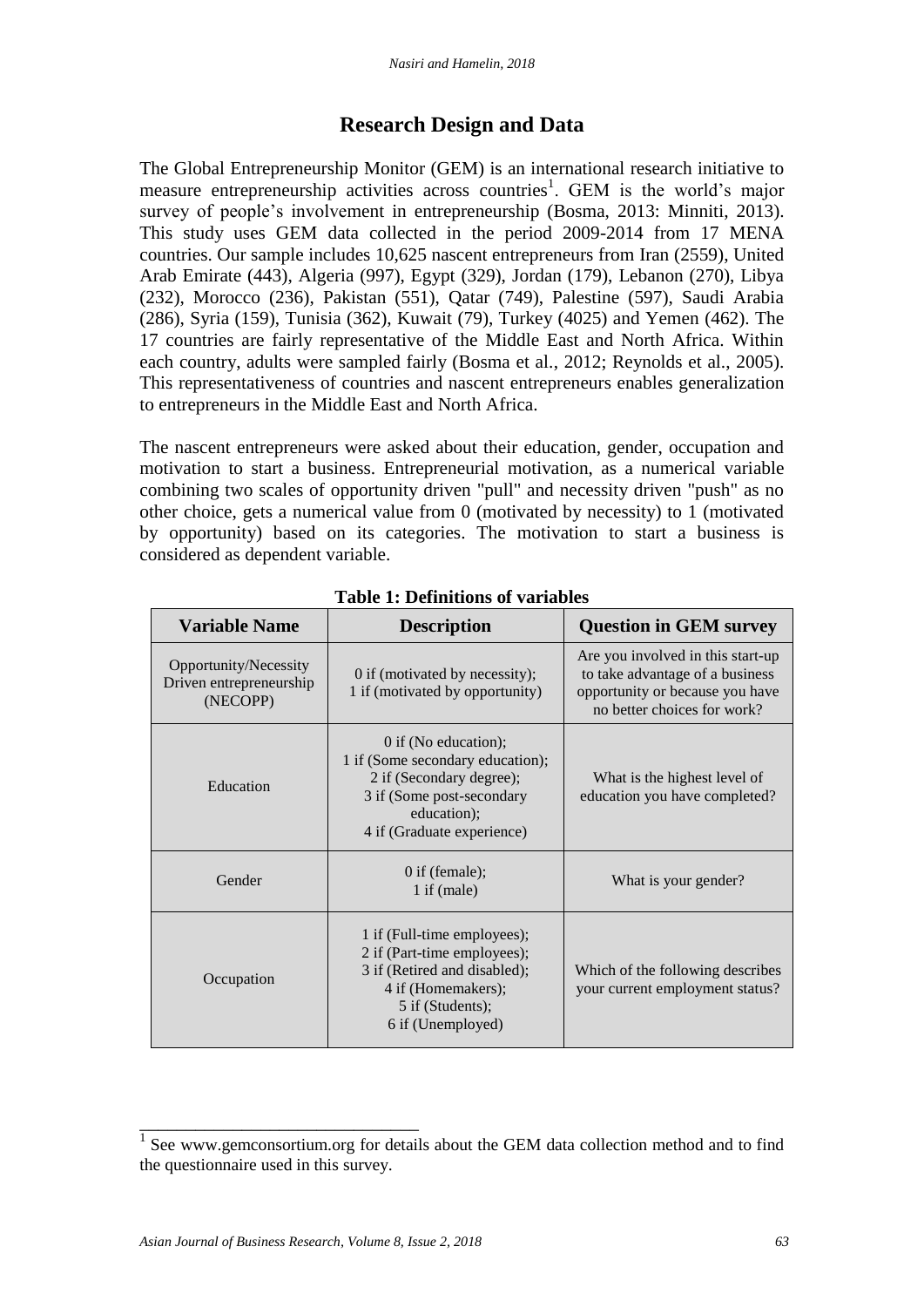Dolinsky et al. (1993) found that individuals' level of education is highly correlated to their likelihood of being self-employed. Respondents' highest degree as an independent variable is classified into five groups with the sample percentage: as No education (13.2%), some secondary education (16%), secondary education (31.9%), some post education (34.2%), graduate experience (4.7%). Occupation is the respondents' employment status at the time of survey. The seven categories were coded and represent individuals who works full time (30.32%), part time employees (5.27%), retired or disabled (1.26%), home makers (3.38%), students (3.05%), unemployed (5.43%) and self-employed (51.29%). Gender is a dichotomous variable that takes on the value 1 if the respondent is male and 0 if the individual is female. Respondents were (23.88%) male and (76.12%) female.

A dummy variable is constructed which has value 1 in the case of motivation by opportunity (NECOPP = 1) and 0 (NECOPP = 0) in case of motivated by necessity. Entrepreneurial driven is hypothesized to be affected by gender, education, and also occupation. Age is considered as control variable as the dependent variable is in binary form, we used logistic regression to assess the strength and significance of coefficients on the proposed determinants. Having described the data, we turn to testing the hypotheses.

## **Results**

This section tests the hypotheses, first about effects among education and the motivation to start up the business, second about the gender and finally effects of occupation on motivation.

### **Opportunity/Necessity driven entrepreneurship affecting by higher education**

Hypothesis 1 states that Opportunity-driven entrepreneurship is affected by education, in the way that the higher education, the more likelihood of opportunity-driven entrepreneurship. This hypothesis is tested by cross tabulation between education and Opportunity/Necessity driven to start up a business.

Table 2 shows that education has a considerable effect on starting up a business by opportunity rather than necessity. (74%) of respondents with graduate experience discover and exploit opportunities to start a business, and those respondents who are not educated (55%) has started the business because of no other career choice. This positive effect of education is quite large and supports Hypothesis 1.

| -------------- |                  |       |       |       |       |                |              |  |
|----------------|------------------|-------|-------|-------|-------|----------------|--------------|--|
|                | <b>Education</b> |       |       |       |       | $\overline{4}$ | <b>Total</b> |  |
| Motivation by  | Frequency        | 902   | 963   | 1686  | 1346  | 143            | 5040         |  |
| Necessity      | Percentage       | 7.21  | 7.69  | 13.47 | 10.76 | 1.14           | 40.27        |  |
| Motivation by  | Frequency        | 758   | 1025  | 2306  | 2934  | 452            | 7475         |  |
| Opportunity    | Percentage       | 6.06  | 8.19  | 18.43 | 23.44 | 3.61           | 59.73        |  |
|                |                  |       |       |       |       |                | 12515        |  |
| Total %        |                  | 13.26 | 15.88 | 31.90 | 34.20 | 4.75           | 100          |  |

**Table 2: Frequency for Education**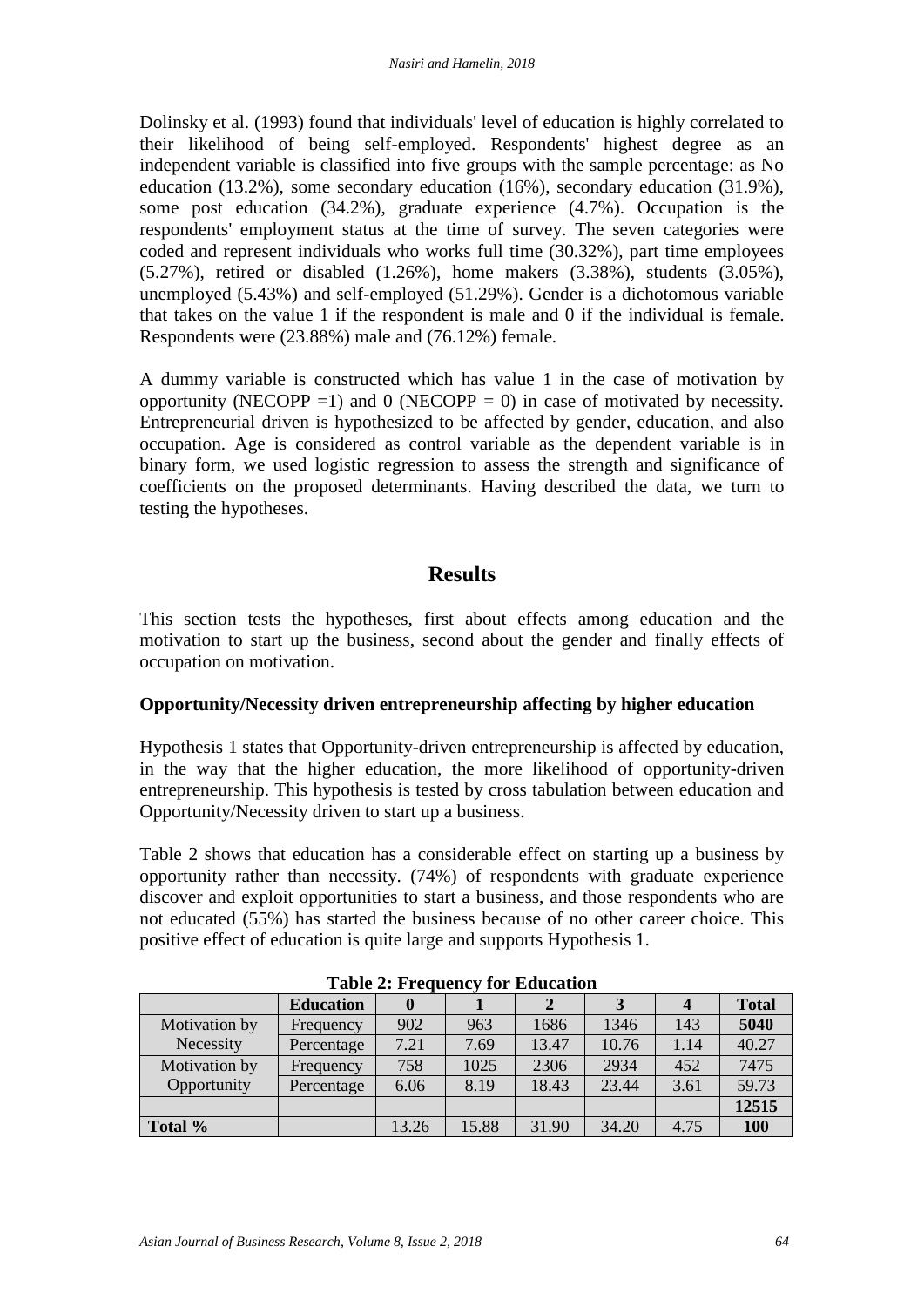The result of chi-squared test indicates that a statistically significant relationship exists between education and opportunity entrepreneurship among nascent entrepreneurs, with a p-value  $0.0001 < 0.05$ . Based on this result, the first hypothesis is accepted.

### **Opportunity/Necessity driven entrepreneurship affecting by gender**

To determine whether or not significant relationship exist between nascent entrepreneurs' motivation (necessity- driven or opportunity- driven) and gender, table 3 is presented. Hypothesis 2 states that opportunity-driven entrepreneurship is affected by gender, in the way that the likelihood of men to become Opportunitydriven entrepreneurs is higher than women.

|                                            | <b>Gender</b> | <b>Female</b> | <b>Male</b> | <b>Total</b> |  |
|--------------------------------------------|---------------|---------------|-------------|--------------|--|
| <b>Motivation by</b>                       | Frequency     | 3864          | 1176        | 5040         |  |
| <b>Necessity</b>                           | Percentage    | 30.87         | 9.40        | 40.27        |  |
| <b>Motivation by</b><br><b>Opportunity</b> | Frequency     | 5663          | 1812        | 7475         |  |
|                                            | Percentage    | 45.25         | 14.48       | 59.73        |  |
|                                            |               |               |             | 12515        |  |
| Total %                                    |               | 76.12         | 23.88       | 100          |  |

### **Table 3: Frequency for Gender**

### **Opportunity/Necessity driven entrepreneurship affecting by Occupation**

Table 4 shows that there is not a signify relationship between gender and entrepreneurship motivation. Rejecting the hypothesis of relation between gender and entrepreneurship motivation implies that whether being necessity entrepreneurs or opportunity entrepreneurs in not necessarily relates to gender; in the other words, our sample nascent female entrepreneurs in MENA, discover and exploit entrepreneurial opportunity the same as male ones, and they are not entrepreneurs because of no other choice in career.

|                   | <b>Occupation</b> |       | 2    |      |      | 5    | <sup>0</sup> |       | <b>Total</b> |
|-------------------|-------------------|-------|------|------|------|------|--------------|-------|--------------|
| <b>Motivation</b> | Frequency         | 1147  | 251  | 73   | 186  | 114  | 324          | 2945  | 5040         |
| by Necessity      | Percentage        | 9.17  | 2.01 | 0.58 | 1.49 | 0.91 | 2.59         | 23.53 | 40.27        |
| <b>Motivation</b> | Frequency         | 2647  | 409  | 85   | 237  | 268  | 355          | 3474  | 7475         |
| by                | Percentage        | 21.15 | 3.27 | 0.68 | 1.89 | 2.14 | 2.84         | 27.76 | 59.73        |
| Opportunity       |                   |       |      |      |      |      |              |       |              |
|                   |                   |       |      |      |      |      |              |       | 12515        |
| Total %           |                   | 30.32 | 5.27 | 1.26 | 3.38 | 3.05 | 5.43         | 51.29 | 100          |

**Table 4: Frequency for Occupation**

The result of chi-squared test indicates that there is no relationship between gender and opportunity/necessity entrepreneurship among nascent entrepreneurs, with a pvalue 0.2429> 0.005. Based on this result, the second hypothesis is rejected.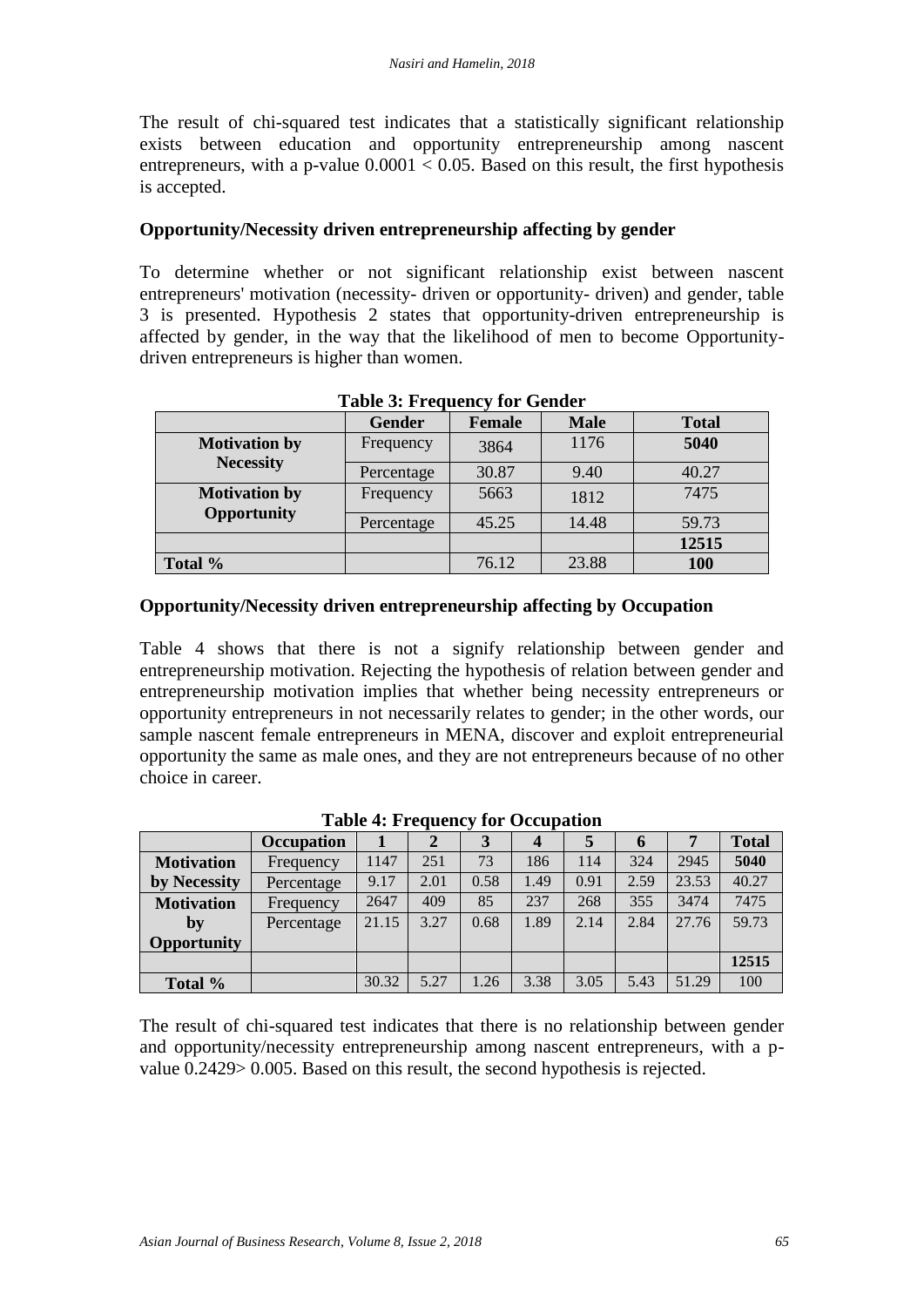## **Conclusion**

By recognizing entrepreneurship as a key solution to unemployment crisis, several MENA countries have expanded schemes to support startups. Entrepreneurship contributes to job creation and economic growth, and successful entrepreneurs are those who have appropriate skills and resources (Millán et al., 2014).

However, entrepreneurship motivation varies among different people and everyone may start a business for one of two reasons, either opportunity-driven or necessitydriven, or perhaps a combination of the two. An individual's entrepreneurial motivation is either a necessity to afford living costs, or an opportunity to discover and exploit potential avenues of entrepreneurial success. Therefore, there is a need to carefully find the relevant factors -- such as human capital in form of education, previous career experience and unemployment and gender -- that impact entrepreneurial motivation.

With this in mind, this paper has analyzed nascent entrepreneurial motivation ("necessity-driven" versus "opportunity-driven") from demographic perspectives by accounting for education, gender and occupation in the MENA region. Our results suggest that individuals who are opportunity-driven entrepreneurs possess a higher level of education in comparison to necessity-driven entrepreneurs. Our findings support earlier studies that find higher educated individuals have less difficulty in finding employment, thus, they have a higher chance of becoming opportunity-driven entrepreneurs (Block & Wagner, 2007; Sarasvathy, 2004). We suggest that education can be an important instrument to foster opportunity-driven entrepreneurship.

While numerous studies have highlighted the fact that females are more likely to start up their own business because of necessity-driven reasons -- such as financial problems, support family costs, the need for flexible work time and job dissatisfaction (Ducheneaut, 2001; Wagner, 2005; Giacomin et al., 2007; Kobeissi, 2010) -- our results provide insight into relationship between gender and entrepreneurial motivation. In particular, our findings indicate that gender has no relationship in whether or not a person engages in opportunity or necessity-driven entrepreneurship. Focusing on the MENA region's female entrepreneurial motivation, we conclude that access to education has improved dramatically over the past few decades, and that there have been a number of encouraging trends in women's education. As we proved in our research in the first hypothesis, higher educated individuals start businesses to seek opportunities rather than to find a way to escape from unemployment.

We also considered occupation/employment relationship with entrepreneurial motivations and investigated the current job status of nascent entrepreneurs. Most necessity-driven entrepreneurs become self-employed when the economic conditions are unfavorable, such as in a period of recession, and/or when they are involuntarily unemployed (Deli, 2011). This study examined the role of occupation and experience of company founders, highlighting differences between opportunity- and necessitydriven entrepreneurs. Our findings are aligned with Baptista et al. (2014) that the likelihood of being an opportunity-driven entrepreneur is higher for an individual who was employed prior to launching their startup. However, entrepreneurs who were unemployed prior to launching their startup, are more likely to begin a business as an escape from unemployment. Necessity-driven entrepreneurs are not highly educated,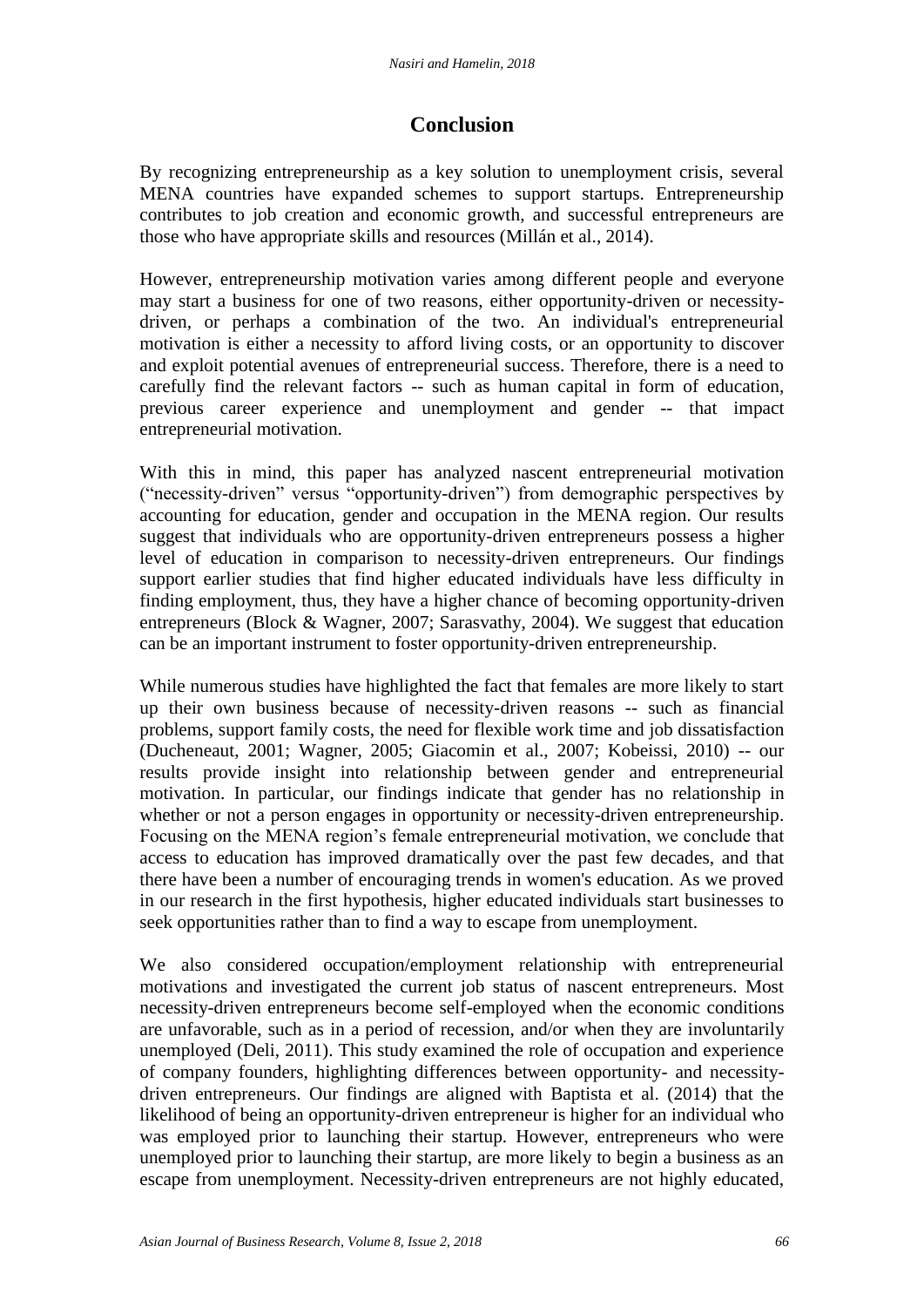lack managerial skills and have a poor business network. They create selfemployment in response to joblessness (Hernandez et al., 2012).

We will conclude by arguing that in the interest of economic growth and to find a real solution to the high unemployment rates plaguing the MENA region, policy makers need to consider entrepreneurship as an instrument. The impact of entrepreneurship should be improved by the quality of entrepreneurial businesses. Pre-entry knowledge and skills as well as human capital and entrepreneurial higher education are all significant determinants to pursuing opportunity-driven entrepreneurship. Our results illustrate that a comprehensive strategy to promote entrepreneurship and sustained economic growth is necessary. Although the gender gap is significant and women in the MENA region face structural constraints and discrimination, their effort to prove their competencies and their access to financial resources is noticeable. As gender inequalities are rooted in sociocultural norms and multifaceted institutions, governments should work to reduce these inequalities in their policy solutions (Warnecke, 2013). Educational policies that foster entrepreneurial training and develop entrepreneurial quality lead to higher opportunity-driven entrepreneurship, thus avoiding necessity-driven entrepreneurial undertakings, leading to positive economic growth.

### **Research Limitation**

We acknowledge that since 76% of our sample in this study is female the results are not representative of the overall population and hence such a bias has the potential to impact our second hypothesis (H2). However, it should be noted that this same limitation in respondent profiles has conversely allowed us to better measure cultural differences based on nationality.

#### **References**

- Acs, Z. J., & Varga, A., (2005), "Entrepreneurship, agglomeration and technological change", *Small Business Economics*, vol. 24, no. 3, pp. 323-334.
- Amit, R., & Muller, E., (1995), "Push" and "pull" entrepreneurship", *Journal of Small Business & Entrepreneurship*, vol. 12, no. 4, pp. 64-80.
- Ashourizadeh, S., Nasiri, N., & Schøtt, T., (2014), "Entrepreneurial intention benefitting from education, training and competence: Egypt and Iran<sup>"</sup>, *International Journal of Entrepreneurship and Small Business*, vol. 23, no. 1-2, pp. 94-109.
- Audretsch, D. B., & Vivarelli, M., (1996), "Determinants of new-firm startups in Italy", *Empirica*, vol. 23, no. 1, pp. 91-105.
- Bahramitash, R., (2013), *Gender and entrepreneurship in Iran: Microenterprise and the informal sector*, Springer.
- Baines, S., & Wheelock, J., (1998), "Reinventing traditional solutions: job creation, gender and the micro-business household", *Work, Employment and Society*, vol. 12, no. 4, pp. 579-601.
- Baptista, R., Karaöz, M., & Mendonça, J., (2014), "The impact of human capital on the early success of necessity versus opportunity-based entrepreneurs", *Small Business Economics*, vol. 42, no. 4, pp. 831-847.
- Becker, G. S., (1962), "Investment in human capital: A theoretical analysis", *Journal of Political Economy*, vol. 70, no. 5, pp. 9-49.
- Benz, M., (2009), "Entrepreneurship as a non-profit-seeking activity", *International Entrepreneurship and Management Journal*, vol. 5, no. 1, 23-44.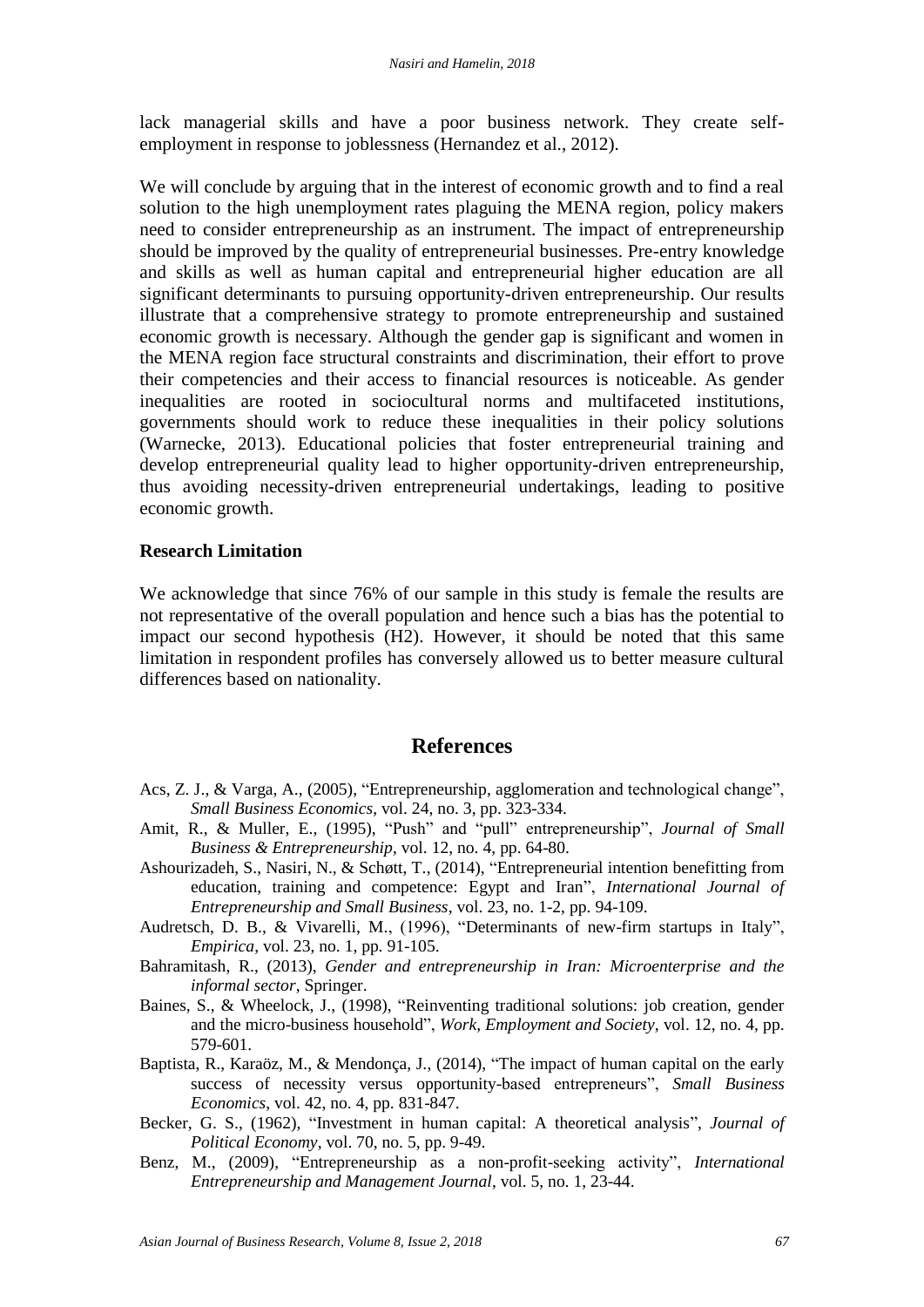- Bergmann, H., & Sternberg, R.,  $(2007)$ , "The changing face of entrepreneurship in Germany", *Small Business Economics*, vol. 28, no. 2-3, pp. 205-221.
- Block, J. H., & Wagner, M., (2007), "Opportunity recognition and exploitation by necessity and opportunity entrepreneurs: Empirical evidence from earnings equations, *Academy of Management Proceedings*, vol. 2007, no. 1, pp. 1-6.
- Block, J., & Koellinger, P.,  $(2009)$ , "I can't get no satisfaction Necessity entrepreneurship and procedural utility", *Kyklos*, vol. 62, no. 2, pp. 191-209.
- Block, J., & Sandner, P., (2009), "Necessity and opportunity entrepreneurs and their duration in self-employment: Evidence from German micro data", *Journal of Industry*, *Competition and Trade*, vol. 9, no. 2, pp. 117-137.
- Block, J. H., Kohn, K., Miller, D., & Ullrich, K., (2015), "Necessity entrepreneurship and competitive strategy", *Small Business Economics*, vol, 44, no. 1, pp. 37-54.
- Block, J., & Wagner, M., (2010), "Necessity and opportunity entrepreneurs in Germany: Characteristics and earnings differentials‖, *Schmalenbach Business Review*, vol. 62, no. 2, pp. 154–174.
- Bosma, N., Coduras, A., Litovsky, Y., & Seaman, J., (2012), "GEM Manual: A report on the design, data and quality control of the Global Entrepreneurship Monitor", *Global Entrepreneurship Monitor*, pp. 1-95.
- Bosma, N., (2013), "The Global Entrepreneurship Monitor (GEM) and its impact on entrepreneurship research", *Foundations and Trends in Entrepreneurship*, vol. 9, no. 2, pp. 143-248.
- Carter, N. M., Gartner, W. B., Shaver, K. G., & Gatewood, E. J., (2003), "The career reasons of nascent entrepreneurs", *Journal of Business Venturing*, vol. 18, no. 1, pp. 13-39.
- Cheung, O. L., (2014), "Are we seeing 'necessity' or 'opportunity' entrepreneurs at large?", *Research in Business and Economics Journal*, vol. 9, no. 1.
- Cohen, W. M., & Levinthal, D. A., (1990), "Absorptive capacity: A new perspective on learning and innovation", *Administrative Science Quarterly*, pp. 128-152.
- Colombo, M. G., Delmastro, M., & Grilli, L., (2004), "Entrepreneurs' human capital and the start-up size of new technology-based firms", *International Journal of Industrial Organization*, vol. 22, no. 8, pp. 1183-1211.
- Cooper, A. C., & Dunkelberg, W. C., (1986), "Entrepreneurship and paths to business ownership", *Strategic Management Journal*, vol. 7, no. 1, pp. 53-68.
- Daily, C. M., Certo, S. T., & Dalton, D. R., (1999), "Entrepreneurial ventures as an avenue to the top?: Assessing the advancement of female CEOs and directors in the Inc. 100", *Journal of Developmental Entrepreneurship*, vol. 4, no. 1, p. 19.
- Desai, S., (2011), "Measuring entrepreneurship in developing countries", *Entrepreneurship and Economic Development*, pp. 94-75.
- Davidsson, P., & Honig, B.,  $(2003)$ , "The role of social and human capital among nascent entrepreneurs", *Journal of Business Venturing*, vol. 18, no. 3, pp. 301-331.
- Davey, T., Plewa, C., & Struwig, M., (2011), "Entrepreneurship perceptions and career intentions of international students", *Education + Training*, vol. 53, no. 5, pp. 335-352.
- Davis, P. J., (2012), "The global training deficit: the scarcity of formal and informal professional development opportunities for women entrepreneurs‖, *Industrial and Commercial Training*, vol. 44, no. 1, pp. 19-25.
- Deli, F., (2011), "Opportunity and necessity entrepreneurship: Local unemployment and the small firm effect", *Journal of Management Policy and Practice*, vol. 12, no. 4, p.38.
- Dencker, J. C., Gruber, M., & Shah, S. K.., (2009), "Individual and opportunity factors influencing job creation in new firms", *Academy of Management Journal*, vol. 52, no. 6, pp. 1125-1147.
- Devins, D., (2009), "Enterprise in deprived areas: what role for start-ups?", *International Journal of Entrepreneurship and Small Business*, vol. 8, no. 4, pp. 486-498.
- Dolinsky, A. L., Caputo, R. K., Pasumarty, K., & Quazi, H., (1993), "The effects of education on business ownership: A longitudinal study of women", *Entrepreneurship Theory and Practice*, vol. 18, pp. 43-43.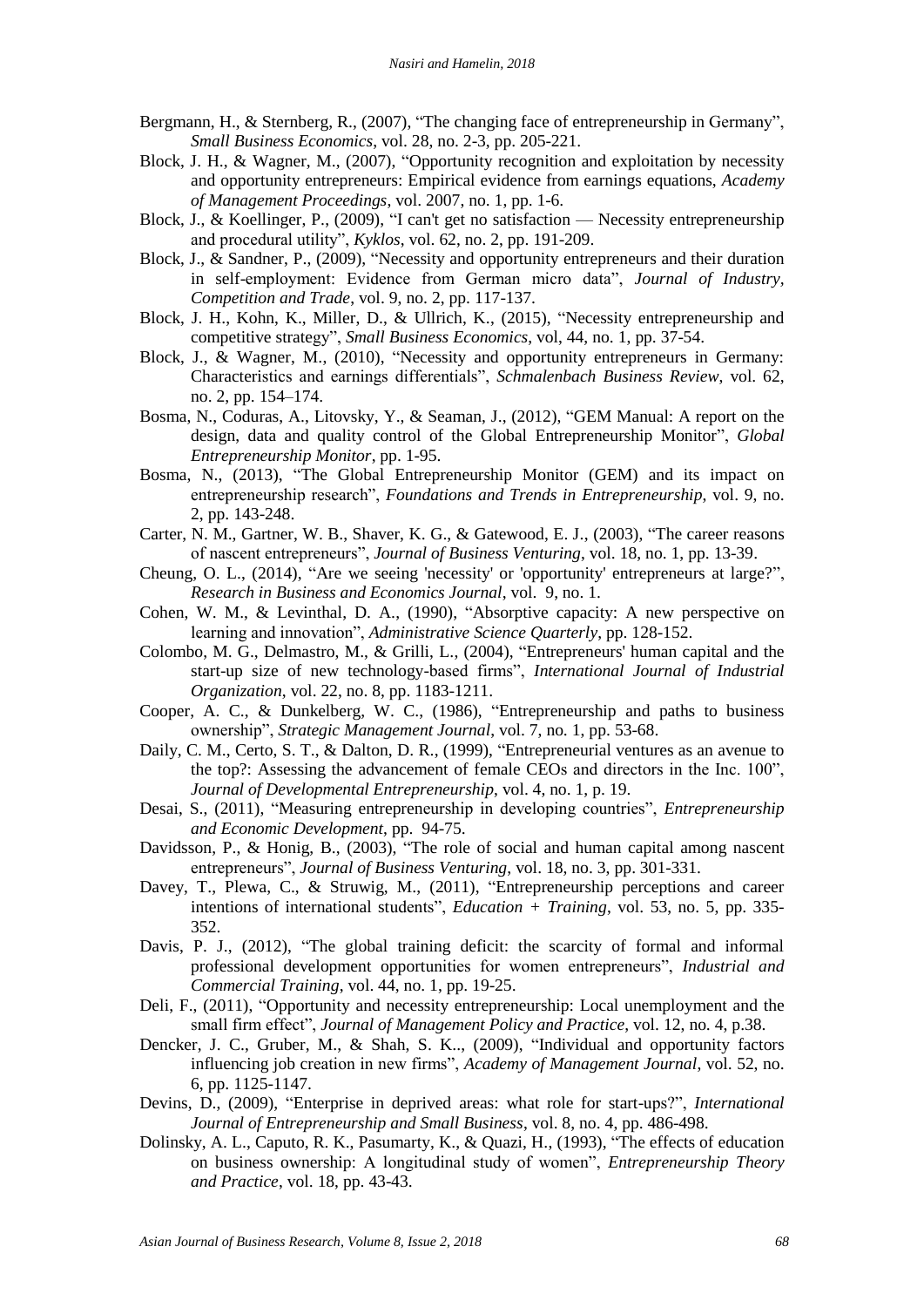- Duch éneaut, B. (2001). "Entrepreneurship and higher education. From real-life context to pedagogical challenge", *Entrepreneurship Education: A Global View*, pp. 128-146.
- El-Haddad, A., (2011), "Female Wages in the Egyptian Textiles and Clothing Industry: Low Pay or Discrimination?", *Population Council*.
- Esfahani, H. S., Bahramitash, R., & Lin, B., (2015), "Gender and Labor Allocation: The Role of Institutions and Policies in the Allocation of Female and Male Labor", Manuscript, University of Illinois at Urbana-Champaign.
- ESCWA (2012), "Addressing the barriers to women's economic participation in the ESCWA region, Economic and Social Commission for Western Asia (ESCWA)", Retrieved from http://www.escwa.un.org/information/publications/edit/upload/E\_ESCWA\_EC W\_12 \_1\_E.pdf
- Fossen, F. M.,  $\&$  Büttner, T. J., (2013), "The returns to education for opportunity entrepreneurs, necessity entrepreneurs, and paid employees", *Economics of Education Review*, vol. 37, pp. 66-84.
- Giacomin, O., Guyot, J-L., Janssen, F., and O. Lohest, (2007), "Novice creators: Personal identity and push pull dynamics", Retrieved from www.crecis.be
- Hattab, H., (2012)., "Towards understanding female entrepreneurship in Middle Eastern and North African countries: A cross-country comparison of female entrepreneurship", *Education, Business and Society: Contemporary Middle Eastern Issues*, vol. 5, no. 3, pp. 171-186.
- Hernandez, L., Nunn, N., & Warnecke, T., (2012), "Female entrepreneurship in China: opportunity-or necessity-based?‖, *International Journal of Entrepreneurship and Small Business*, vol. 15, no. 4, pp. 411-434.
- Hisrich, R. D., & Brush, C. G., (1985), "Women and minority entrepreneurs: A comparative analysis‖, *Frontiers of Entrepreneurship Research,* p. 566.
- Hisrich, R. D., (2006), *Entrepreneurship research and education in the world: Past, present and future*, Springer.
- Katta, M., & Hussien, S. C., (2009), "Women entrepreneurs facing the informality in rural and remote areas in Syria", *European Journal of Social Sciences*, vol. 11, no. 4, pp. 624-642.
- Kelly, S., & Breslin, J., (2010), *Women's rights in the Middle East and North Africa: progress amid resistance*, Rowman & Littlefield Publishers.
- Kirkwood, J., & Campbell-Hunt, C., (2006), *Beyond push and pull factors: Exploring the process of how women and men decide to become entrepreneurs*, 51st World Conference of the International Council for Small Business.
- Kobeissi, N., (2010), "Gender factors and female entrepreneurship: International evidence and policy implications", *Journal of International Entrepreneurship*, vol. 8, no. 1, pp. 1-35.
- Landes, D. S., (2015), *Wealth and Poverty of Nations*, Hachette UK.
- Lofstrom, M., Bates, T., & Parker, S. C.,  $(2014)$ , "Why are some people more likely to become small-businesses owners than others?: Entrepreneurship entry and industryspecific barriers", *Journal of Business Venturing*, vol. 29, no. 2, pp. 232-251.
- Manzoor, A., (2017), *Accelerating Entrepreneurship in MENA Region: Opportunities and Challenges*, IGI Global.
- McClelland, E., Swail, J., Bell, J., & Ibbotson, P., (2005), "Following the pathway of female entrepreneurs: A six-country investigation", *International Journal of Entrepreneurial Behavior & Research*, vol. 11, no. 2, pp. 84-107.
- Mcloughlin, C., (2013), *Helpdesk research report: Women's economic role in the Middle East and North Africa (MENA)*, Governance and Social Development Resource Centre, University of Birmingham.
- Millán, J. M., Congregado, E., & Román, C., (2014), "Entrepreneurship persistence with and without personnel: The role of human capital and previous unemployment", *International Entrepreneurship and Management Journal*, vol. 10, no. 1, pp. 187-206.
- Miles, R. E., Snow, C. C., Meyer, A. D., & Coleman, H. J., (1978), "Organizational strategy, structure, and process", *Academy of Management Review*, vol. 3, no. 3, pp. 546-562.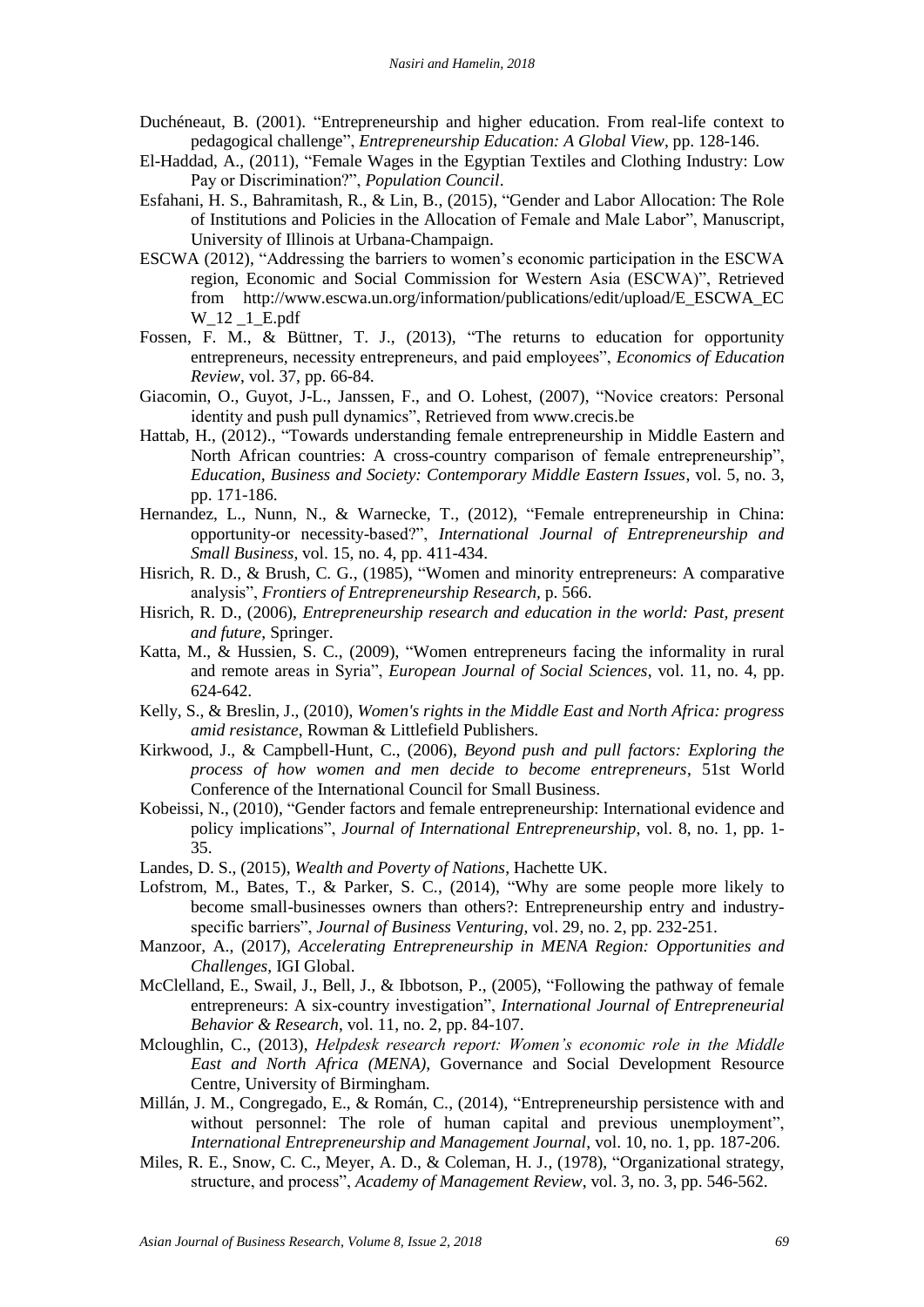- Minniti, M., Bygrave, W., & Autio, E., (2006), *Global Entrepreneurship Monitor: 2005 Executive report*, London Business School.
- Minniti, M., (2013), *The dynamics of entrepreneurship: Evidence from global entrepreneurship monitor data*. Oxford University Press.
- Mohsen, D., (2007), "Arab women entrepreneurs and SMEs: Challenges and realities", Retrieved from https://www.masress.com/en/dailynews/109630
- Nabi, G., Holden, R., & Walmsley, A., (2006), "Graduate career-making and business startup: A literature review", *Education+ Training*, vol. 48, no. 5, pp. 373-385.
- Nabi, G., & Holden, R, (2008), "Graduate entrepreneurship: intentions, education and training‖, *Education+ Training*, vol. 50, no. 7, pp. 545-551.
- OECD Council Report (2012), *Gender equality in education, employment and entrepreneurship*, OECD.
- O'Sullivan, A., Rey, M. E., & Mendez, J. G., (2011), "Opportunities and Challenges in the MENA Region", *Arab World Competitiveness Report*, pp. 42-67.
- Ozar, S, (2007), "Women entrepreneurs in Turkey: obstacles, potentials and future prospects", Retrieved from www.genderclearinghouse.org
- Ritsilä, J., & Tervo, H., (2002), "Effects of unemployment on new firm formation: Microlevel panel data evidence from Finland", *Small Business Economics*, vol. 19, no. 1, pp. 31-40.
- Reynolds, P. D., Camp, S. M., Bygrave, W. D., Autio, E., & Hay, M., (2002), *Global Entrepreneurship Monitor: 2001 summary report*. London Business School and Babson College.
- Reynolds, P. D., Bosma, N., Autio, E., Hunt, S., Bono, N. D., Servais, I., Lopez-Garcia, P., and Chin, N., (2005), "Global Entrepreneurship Monitor: data collection design and implementation 1998–2003", *Small Business Economics*, vol. 24, no. 3, pp.205–231.
- Robichaud, Y., LeBrasseur, R., & Nagarajan, K. V., (2010), "Necessity and opportunitydriven entrepreneurs in Canada: An investigation into their characteristics and an appraisal of the role of gender", *Journal of Applied Business and Economics*, vol. 11, no. 1, p. 59.
- Saber, F., (2002), *The ways of women's entrepreneurship development in Iran*, Intellectuals and Women's Studies.
- Sarasvathy, S., (2004), "Constructing corridors to economic primitives", Opportunity *Identification and Entrepreneurial Behavior*, pp. 291-312.
- Sarfaraz, L., Faghih, N., & Majd, A. A., (2014), "The relationship between women entrepreneurship and gender equality", *Journal of Global Entrepreneurship Research*, vol. 4, no. 1, p. 6.
- Shane, S., Kolvereid, L., & Westhead, P., (1991), "An exploratory examination of the reasons leading to new firm formation across country and gender", *Journal of Business Venturing*, vol. 6, no. 6, pp. 431-446.
- Shane, S., (2000), "Prior knowledge and the discovery of entrepreneurial opportunities", *Organization Science,* vol. 11, no. 4, pp. 448-469.
- Schultz, T. W., (1961), "Investment in human capital", *The American Economic Review*, pp. 1-17.
- Schumpeter, J. A., (1934), *The theory of economic development: An inquiry into profits, capital, credit, interest, and the business cycle*, Transaction Publishers.
- Solymossy, E., (1997), *Push/pull motivation: Does it matter in terms of venture performance?* in P. Reynolds, W. D., Bygrave, N. C., Carter, S., Manigart, C., Mason, G., Meyer, & K., Shaver (Eds.), Frontiers of Entrepreneurship Research.
- Storey, D. J., (1991), "The birth of new firms—does unemployment matter? A review of the evidence", *Small Business Economics*, vol. 3, no. 3, pp. 167-178.
- Tambunan, T., (2009), "Women entrepreneurship in Asian developing countries: Their development and main constraints", *Journal of Development and Agricultural Economics*, vol. 1, no. 2, pp. 027-040.